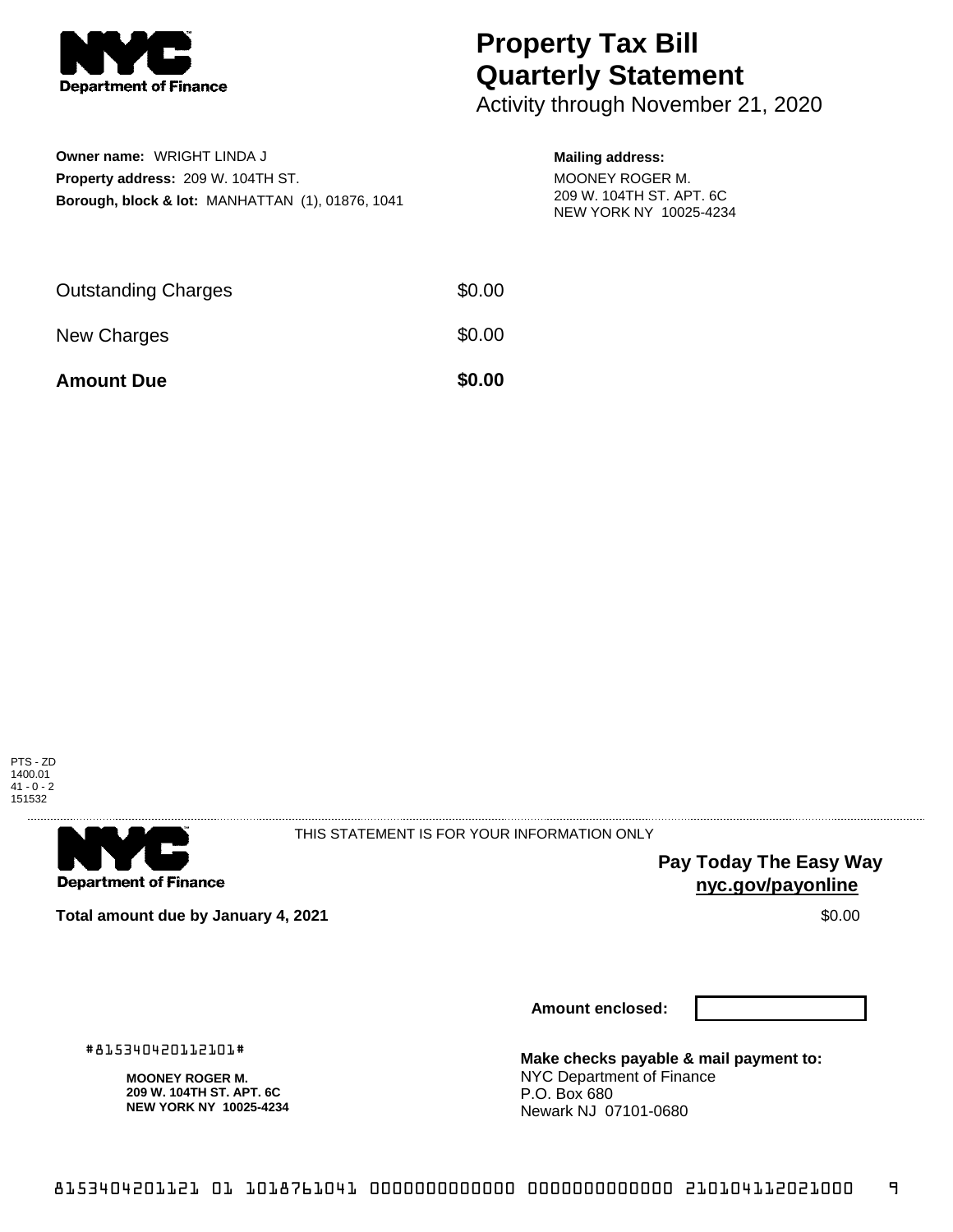

| <b>Previous Charges</b>                                                                      |                          | Amount<br>\$0.00 |                                           |
|----------------------------------------------------------------------------------------------|--------------------------|------------------|-------------------------------------------|
| Total previous charges including interest and payments                                       |                          |                  |                                           |
| <b>Current Charges</b>                                                                       | <b>Activity Date</b>     | Due Date         | Amount                                    |
| Finance-Property Tax<br><b>Adopted Tax Rate</b><br>Co-op Condo Abatement<br>Payment Adjusted | 01/01/2021<br>01/01/2021 | 01/01/2021       | \$0.00<br>$$ -36.70$<br>\$9.24<br>\$27.46 |
| <b>Total current charges</b>                                                                 |                          |                  | \$0.00                                    |
| <b>Tax Year Charges Remaining</b>                                                            | <b>Activity Date</b>     | <b>Due Date</b>  | <b>Amount</b>                             |
| Finance-Property Tax<br>Adopted Tax Rate<br>Co-op Condo Abatement                            | 01/01/2021               | 04/01/2021       | \$0.00<br>$$ -36.70$<br>\$9.24            |
| <b>Early Payment Discount</b><br>Payment Adjusted                                            | 01/01/2021               | 04/01/2021       | \$0.27<br>\$27.19                         |
| Total tax year charges remaining                                                             |                          |                  | \$0.00                                    |
| <b>Overpayments/Credits</b>                                                                  | <b>Activity Date</b>     | <b>Due Date</b>  | <b>Amount</b>                             |
| <b>Credit Balance</b>                                                                        |                          | 07/01/2020       | $$-54.65$                                 |
| Total overpayments/credits remaining on account                                              |                          |                  | \$54.65                                   |

You must apply for a refund or a transfer of credits resulting from overpayments within six years of the date of **the overpayment or credit. Please note that overpayments and credits are automatically applied to unpaid taxes.**

## **Home banking payment instructions:**

- 1. **Log** into your bank or online bill pay website.
- 2. **Add** the new payee: NYC DOF Property Tax. Enter your account number, which is your boro, block and lot, as it appears here: 1-01876-1041 . You may also need to enter the address for the Department of Finance. The address is P.O. Box 680, Newark NJ 07101-0680.
- 3. **Schedule** your online payment using your checking or savings account.

## **Did Your Mailing Address Change?** If so, please visit us at **nyc.gov/changemailingaddress** or call **311.**

When you provide a check as payment, you authorize us either to use information from your check to make a one-time electronic fund transfer from your account or to process the payment as a check transaction.